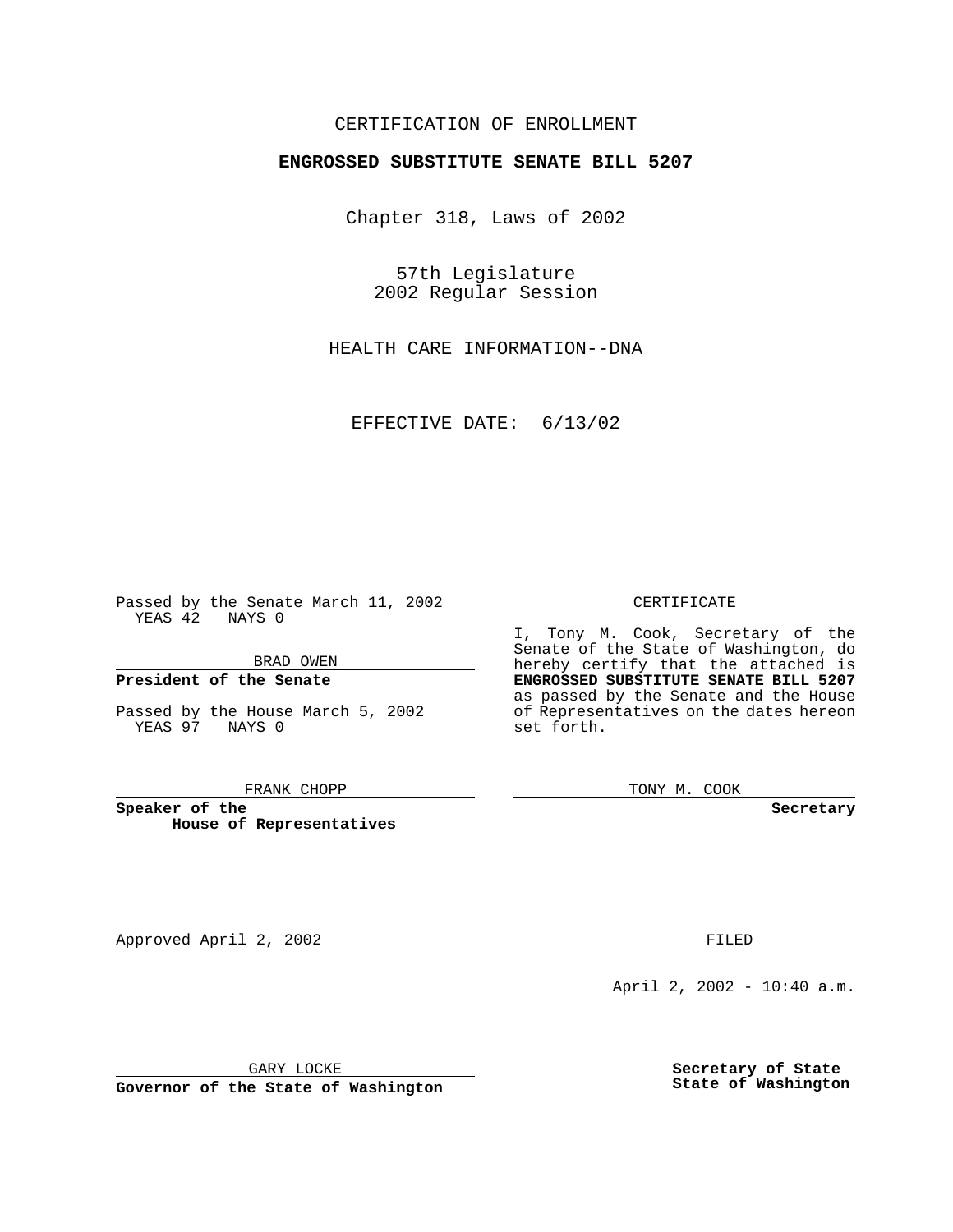# **ENGROSSED SUBSTITUTE SENATE BILL 5207** \_\_\_\_\_\_\_\_\_\_\_\_\_\_\_\_\_\_\_\_\_\_\_\_\_\_\_\_\_\_\_\_\_\_\_\_\_\_\_\_\_\_\_\_\_\_\_

\_\_\_\_\_\_\_\_\_\_\_\_\_\_\_\_\_\_\_\_\_\_\_\_\_\_\_\_\_\_\_\_\_\_\_\_\_\_\_\_\_\_\_\_\_\_\_

AS AMENDED BY THE HOUSE

Passed Legislature - 2002 Regular Session

**State of Washington 57th Legislature 2001 Regular Session**

**By** Senate Committee on Human Services & Corrections (originally sponsored by Senators Hargrove, Franklin and Kohl-Welles)

READ FIRST TIME 02/26/01.

 AN ACT Relating to individually identifiable DNA testing information; and amending RCW 70.02.010.

BE IT ENACTED BY THE LEGISLATURE OF THE STATE OF WASHINGTON:

 **Sec. 1.** RCW 70.02.010 and 1993 c 448 s 1 are each amended to read as follows:

6 ((As used in this chapter, unless the context otherwise requires:)) The definitions in this section apply throughout this chapter unless the context clearly requires otherwise.

 (1) "Audit" means an assessment, evaluation, determination, or investigation of a health care provider by a person not employed by or affiliated with the provider to determine compliance with:

 (a) Statutory, regulatory, fiscal, medical, or scientific standards;

 (b) A private or public program of payments to a health care provider; or

(c) Requirements for licensing, accreditation, or certification.

 (2) "Directory information" means information disclosing the presence, and for the purpose of identification, the name, residence, sex, and the general health condition of a particular patient who is a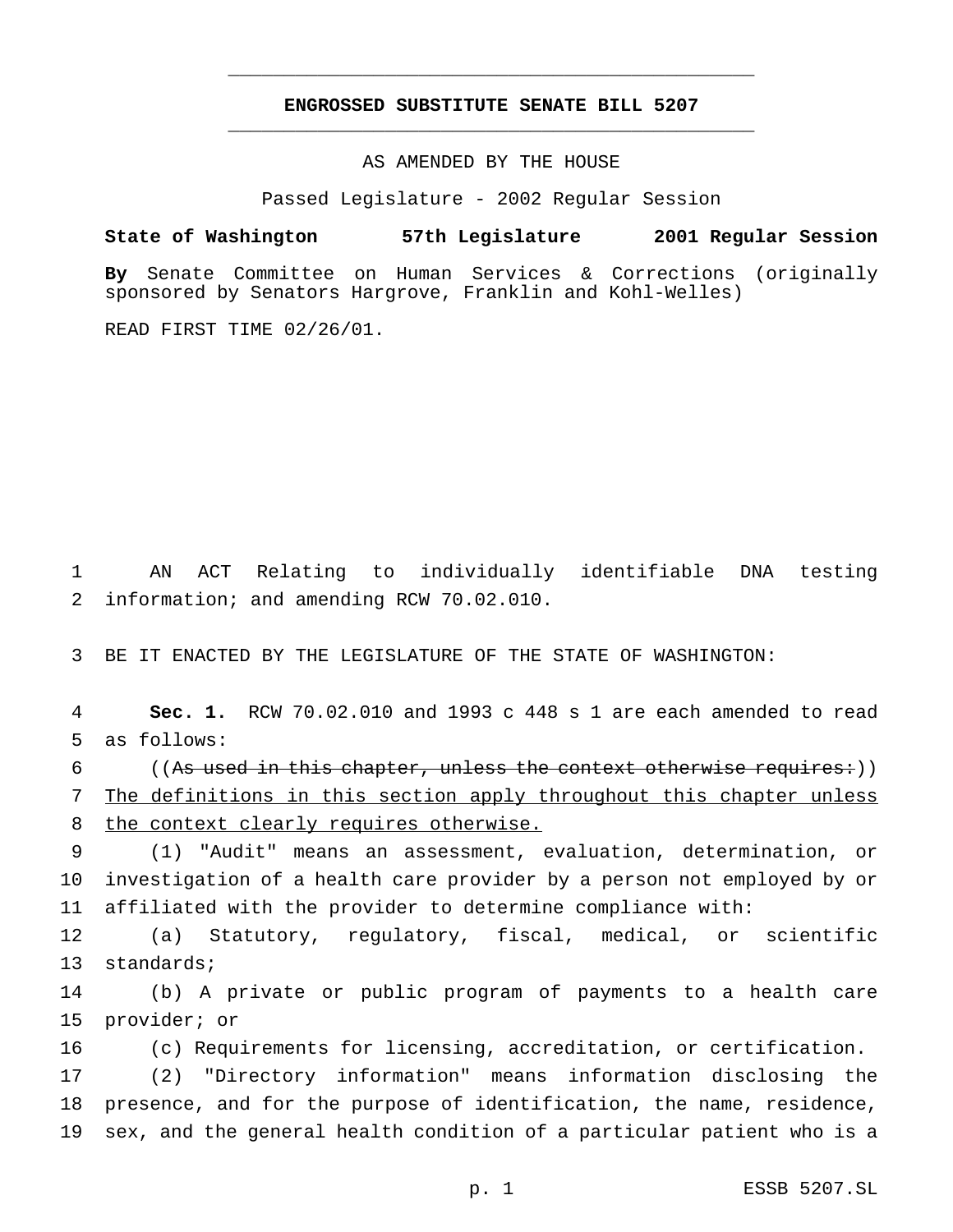patient in a health care facility or who is currently receiving emergency health care in a health care facility.

 (3) "General health condition" means the patient's health status described in terms of "critical," "poor," "fair," "good," "excellent," or terms denoting similar conditions.

 (4) "Health care" means any care, service, or procedure provided by a health care provider:

 (a) To diagnose, treat, or maintain a patient's physical or mental condition; or

 (b) That affects the structure or any function of the human body. (5) "Health care facility" means a hospital, clinic, nursing home, laboratory, office, or similar place where a health care provider provides health care to patients.

 (6) "Health care information" means any information, whether oral or recorded in any form or medium, that identifies or can readily be associated with the identity of a patient and directly relates to the 17 patient's health care, including a patient's deoxyribonucleic acid and 18 identified sequence of chemical base pairs. The term includes any record of disclosures of health care information.

 (7) "Health care provider" means a person who is licensed, certified, registered, or otherwise authorized by the law of this state to provide health care in the ordinary course of business or practice of a profession.

 (8) "Institutional review board" means any board, committee, or other group formally designated by an institution, or authorized under federal or state law, to review, approve the initiation of, or conduct periodic review of research programs to assure the protection of the rights and welfare of human research subjects.

 (9) "Maintain," as related to health care information, means to hold, possess, preserve, retain, store, or control that information.

 (10) "Patient" means an individual who receives or has received health care. The term includes a deceased individual who has received health care.

 (11) "Person" means an individual, corporation, business trust, estate, trust, partnership, association, joint venture, government, governmental subdivision or agency, or any other legal or commercial entity.

 (12) "Reasonable fee" means the charges for duplicating or searching the record, but shall not exceed sixty-five cents per page